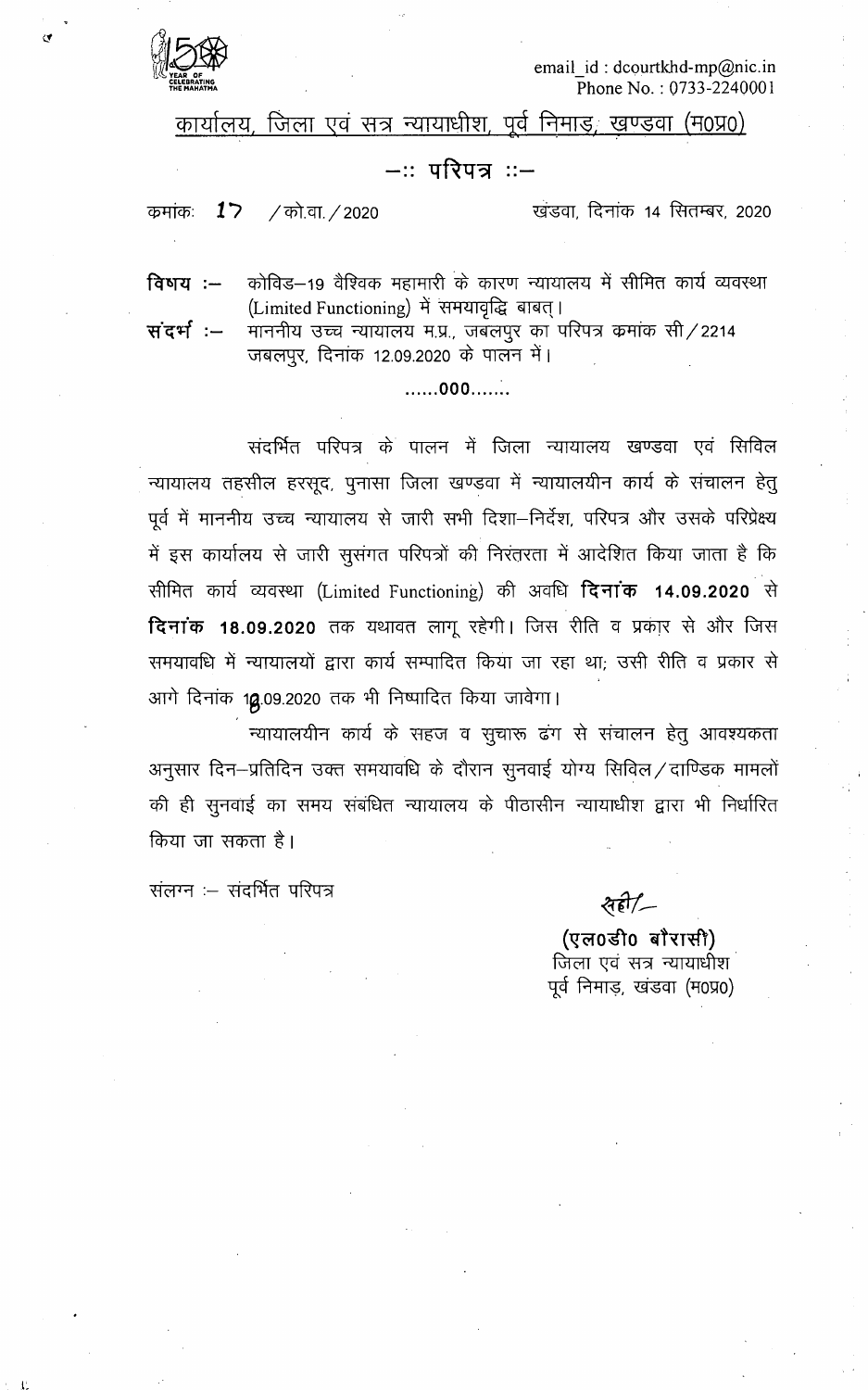पृष्ठां क0  $\,$  \  $3^5\!$  को वा / 2020

खंडवा, दिनांक 14 सितम्बर, 2020

<u>प्रतिलिपि :--</u>

- विशेष न्यायाधीश/परिवार न्यायालय $\overline{Z}$ जिला विधिक सेवा प्राधिकरण/  $1 -$ प्रथम, द्वितीय, तृतीय, चतुर्थ अपर जिला एवं सत्र न्यायाधीश, प्रथम / द्वितीय / तृतीय / चतुर्थ / षष्ठम् . सिविल जज वर्ग-1 खण्डवा / हरसूद/पुनासा, प्रथम/तृतीय/चतुर्थ सिविल जज वर्ग-2, खण्डवा एवं समस्त प्रशिक्षु न्यायाधीशगण की ओर सूचनार्थ एवं पालनार्थ।
- कलेक्टर, जिला खण्डवा,  $2 -$
- पुलिस अधीक्षक जिला खंडवा,  $3-$
- अध्यक्ष, कम्प्यूटर समिति / समस्त अनुभाग प्रभारी जिला न्यायालय  $4-$ खंडवा / सिविल न्यायालय तहसील हरसूद / पुनासा,
- अध्यक्ष, अभिभाषक संघ, खण्डवा / हरसूद / पुनासा,  $5-$
- प्रस्तुतकार, जिला न्यायालय, खण्डवा।  $6-$
- सिस्टम ऑफिसर सर्वर रूम खंडवा / सिस्टम असिस्टेंट,  $7-$
- प्रशासनिक / उप--प्रशासनिक अधिकारी / समस्त कर्मचारीगण जिला  $8-$ न्यायालय खण्डवा $/$ सिविल न्यायालय हरसूद $/$ पुनासा,
	- की ओर सूचनार्थ एवं पालनार्थ प्रेषित।

संलग्न :- संदर्भित परिपत्र

स्त्र न्यायाधीश जिला  $\alpha$ पुर्व निमाड़, खंडवा (म0प्र0)